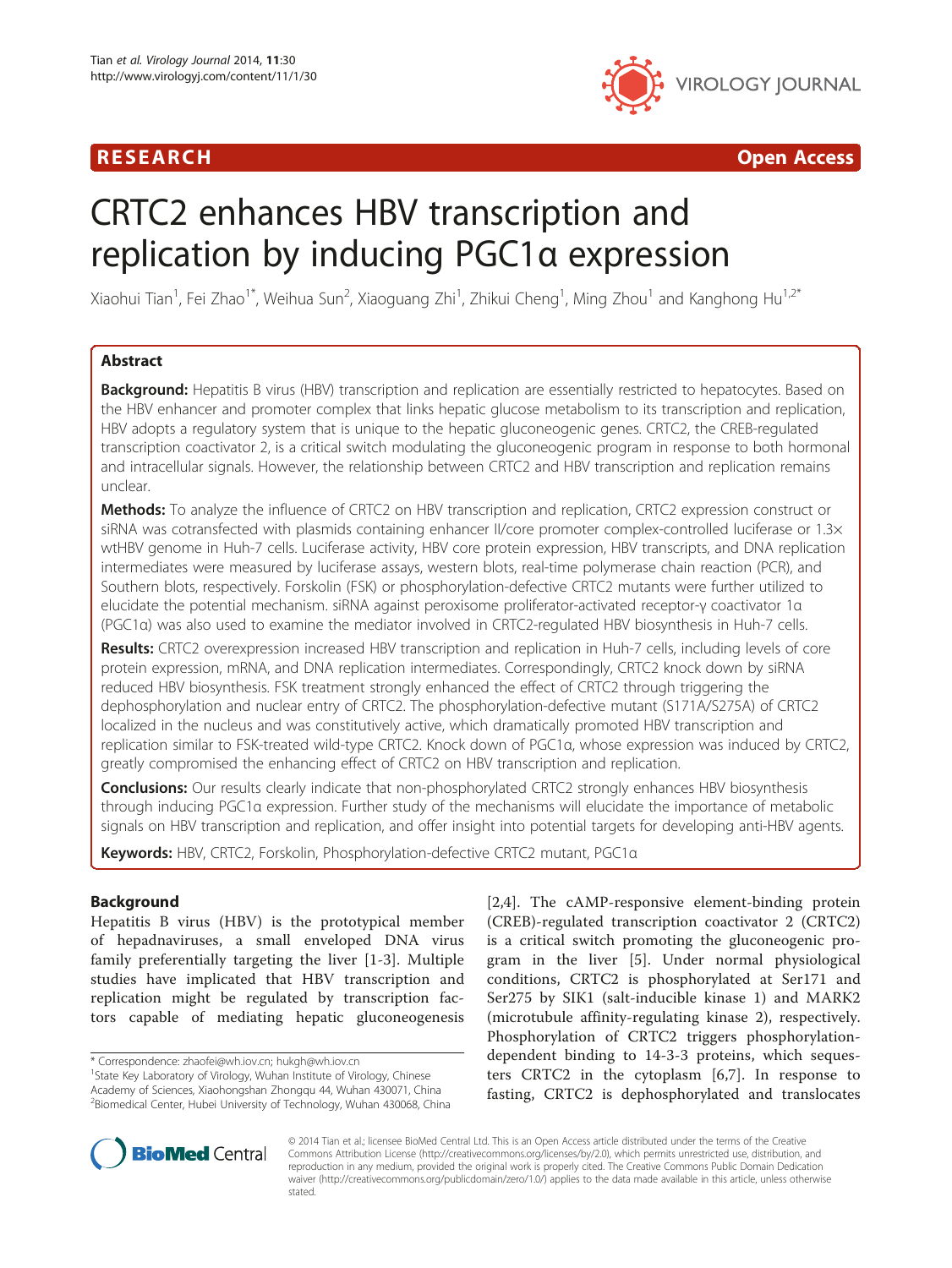into the nucleus, where it coactivates CREB and further stimulates the expression of downstream gluconeogenic genes [\[5](#page-7-0)]. The dephosphorylation of CRTC2 at Ser171 and Ser275 is triggered by the calciumregulated Ser/Thr phosphatase calcineurin following exposure to cAMP and calcium [\[5](#page-7-0),[8-10](#page-7-0)]. Thus, the dephosphorylated and nuclear-translocated CRTC2 is considered to be the active form [\[8](#page-7-0)]. Forskolin (FSK) treatment dramatically raises cellular cAMP and calcium levels and dephosphorylates CRTC2, which renders it active by allowing it to translocate to the nucleus [[10\]](#page-7-0). The calcineurin inhibitor cyclosporine A (CsA) disrupts the cAMP-induced dephosphorylation and nuclear translocation of CRTC2, but it has no effect on a phosphorylation-defective CRTC2 mutant (S171A/S275A) [[8\]](#page-7-0). Because it cannot be phosphorylated at these two sites, the S171A/S275A mutant remains active in the nucleus [[11,12\]](#page-7-0).

The HBV genome comprises a partially double-stranded DNA that binds a variety of liver-enriched nuclear receptors, some of which are also critical regulators implicated in gluconeogenesis [\[4,6,7,13,14](#page-7-0)]. As a coactivator of key gluconeogenesis genes, peroxisome proliferator-activated receptor-γ coactivator 1α (PGC1α) expression is also stimulated by active CRTC2. It has been proved that PGC1α coactivates HBV transcription and replication through hepatocyte nuclear factor-4α (HNF4α) and forkhead transcription factor FOXO1, which has also been confirmed in our previously published data [[15,16\]](#page-7-0). Thus, we sought to study the link between HBV transcription activity and hepatic metabolic state [\[16](#page-7-0)-[20](#page-7-0)], especially the unknown relationship of CRTC2 with HBV biosynthesis.

To address these issues, HBV transcription and replication activities were analyzed by measuring enhancer II/core promoter complex-controlled luciferase activity, core protein expression, mRNA levels, and DNA replication intermediates in Huh-7 cells transfected with HBV constructs together with the indicated constructs. FSK and phosphorylation-defective CRTC2 mutants were also employed to elucidate the potential mechanism of CRTC2's effects on HBV transcription and replication. Our results showed that CRTC2 increased HBV biosynthesis, and this effect was dramatically promoted by Ser171 and Ser275 dephosphorylation, which stimulated CRTC2 nuclear translocation and transformed CRTC2 into the active form. Importantly, the enhancement of CRTC2 on HBV transcription and replication was mediated by inducing PGC1α expression. Considering the critical roles of CRTC2 and PGC1α in the gluconeogenic program, our findings indicate the importance of understanding the regulatory effects of metabolic signals on HBV transcription and replication, which could offer insight into novel targets for anti-HBV therapy.

## **Results**

## CRTC2 enhances HBV transcription

Due to its enhancer and promoter composition, HBV transcription and replication can be regulated by nutritional signals that control hepatic glucose metabolism [[2\]](#page-7-0). As a critical switch promoting the hepatic gluconeogenic program, CRTC2 attracted our interest for its role in HBV transcription and replication. The enhancer II/ core promoter sequence regulates the transcription of 3.5-kb pregenomic RNA (pgRNA) that initiates the key step for HBV replication [\[6,21](#page-7-0)], so we first examined the effect of CRTC2 overexpression on the enhancer II/core promoter. For this aim, CRTC2 plasmid (p-CRTC2) was transfected into Huh-7 cells together with pGL-3-ENIIluc, a plasmid that expressed luciferase under the control of HBV enhancer II/core promoter complex. CRTC2 expression in transfected Huh-7 cells was confirmed by western blot analysis detecting the FLAG-tag (Additional file [1](#page-6-0): Figure S1A). The results presented in Figure [1A](#page-2-0) clearly showed elevated luciferase activity in the presence of overexpressed CRTC2 in Huh-7 cells, indicating that transfected CRTC2 activated the enhancer II/core promoter complex. In 1.3× wtHBV plasmid-transfected Huh-7 cells, exogenous CRTC2 expression also increased HBV transcripts (Figure [1](#page-2-0)B). Two different siR-NAs against CRTC2 and control siRNA were applied to investigate the effect of endogenous CRTC2 on HBV transcription. Both siRNAs against CRTC2 clearly reduced CRTC2 protein levels, but not the control siRNA (Additional file [1:](#page-6-0) Figure S1B). CRTC2 knock down by siRNA significantly reduced enhancer II/core promotercontrolled luciferase expression (Figure [1C](#page-2-0)) and HBV transcripts (Figure [1](#page-2-0)D), indicating the regulatory role of CRTC2 in HBV transcription. Because knock down of endogenous CRTC2 only led to a mild reduction in HBV transcription, FSK and exogenous CRTC2 were further applied to explore the potential mechanism involved in CRTC2 enhanced HBV transcription and replication.

## FSK robustly enhances CRTC2-induced HBV transcription and replication

As a cAMP inducer, FSK strongly promotes CRTC2 dephosphorylation and nuclear translocation [[5\]](#page-7-0), which stimulates downstream gene expression [\[17,22\]](#page-7-0). CRTC2 was primarily localized in the cytoplasm in the absence of FSK, and upon FSK treatment, it was dephosphorylated (Additional file [2:](#page-6-0) Figure S2B) and translocated into the nucleus (Additional file [2:](#page-6-0) Figure S2A). Considering the active form of nuclear-translocated CRTC2 [\[5](#page-7-0)], we examined whether FSK treatment influenced its regulatory role in HBV transcription and replication. Huh-7 cells were treated with 10 μM FSK 16 hours post-transfection with pGL-3-ENII-luc and/or p-CRTC2.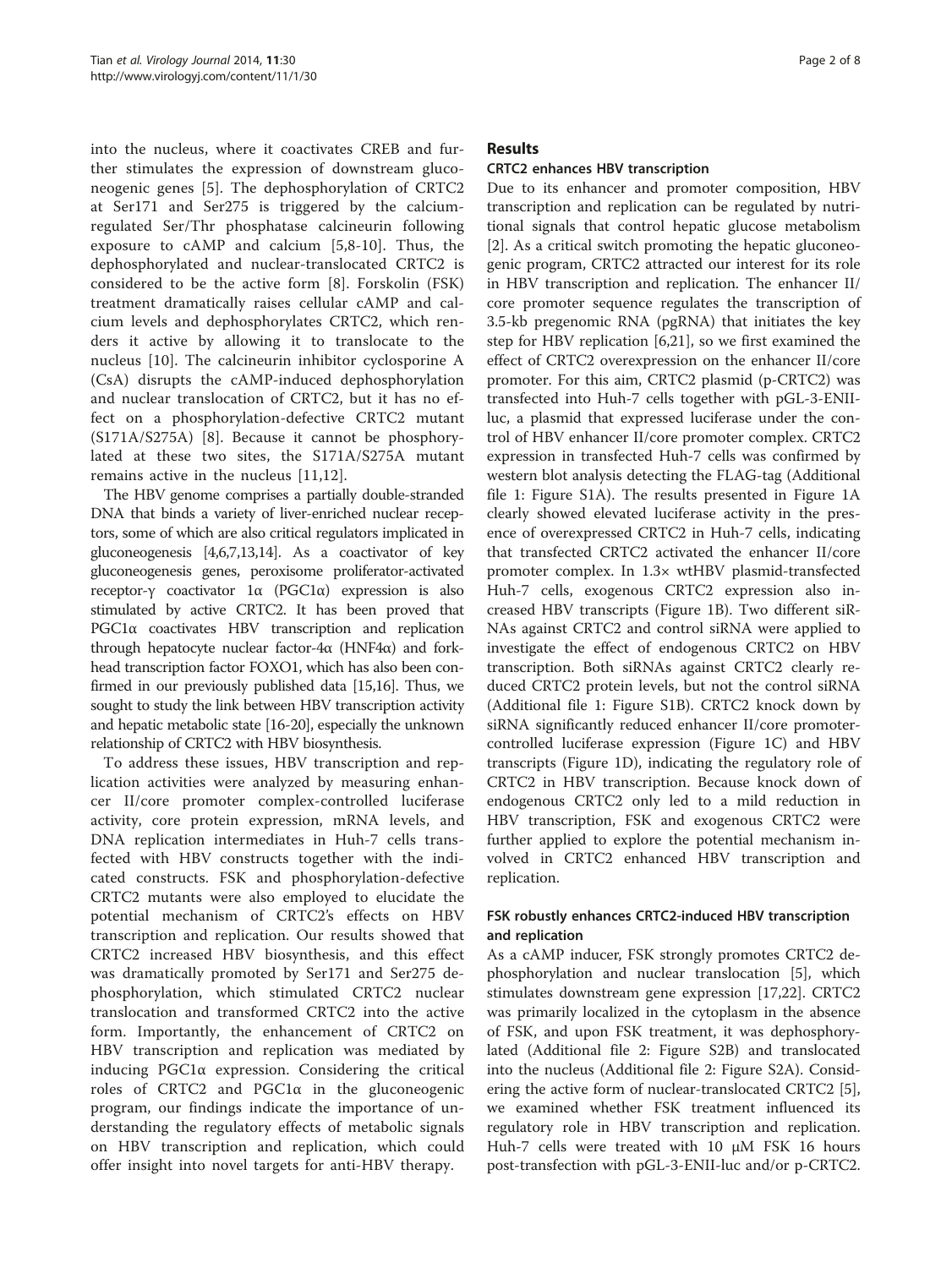<span id="page-2-0"></span>

In accordance with our previously described results, CRTC2 had marginal effects on luciferase activity. Notably, this effect was robustly promoted by FSK treatment (Figure 2A). Similar FSK-induced enhancements were observed for core protein expression (Figure 2B), HBV transcript levels (Figure 2C), and DNA replication

intermediates (Figure 2D) in Huh-7 cell transfected with 1.3× wtHBV construct. Even in the absence of exogenous CRTC2, FSK treatment increased HBV biosynthesis to some extent (Figure 2A-D), possibly due to the existence of endogenous CRTC2. However, the basal level of endogenous CRTC2 only exerted a mild increasing

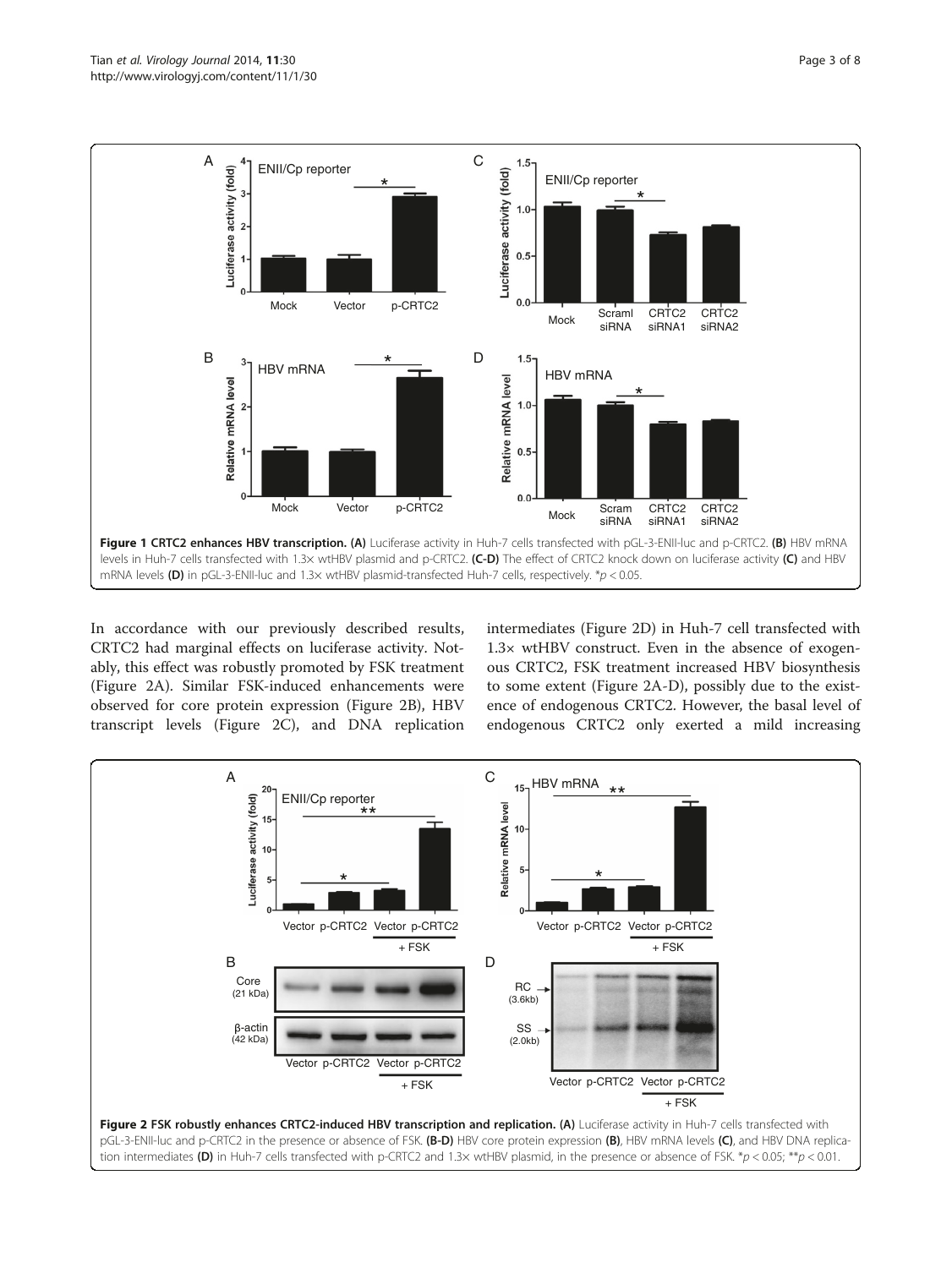effect, which was completely abrogated by treatment with CRTC2 siRNA (Additional file [3](#page-6-0): Figure S3). Overall, these results indicate that FSK dramatically enhanced CRTC2-induced HBV transcription and replication.

## Phosphorylation-defective CRTC2 mutants strongly upregulate HBV biosynthesis

Under basal conditions, CRTC2 is sequestered in the cytoplasm through phosphorylation at Ser171 and Ser275 [[5,23\]](#page-7-0). Nuclear translocation and subsequent downstream gene transcription requires dephosphorylating at these two sites [[8,24\]](#page-7-0). Mutations at individual (Ser171Ala, Ser275Ala) or both sites (Ser171Ala/Ser275Ala) were carried out to generate phosphorylation-defective mutants (Additional file [2](#page-6-0): Figure S2B), which could not be phosphorylated and primarily localized in the nucleus (Additional file [2](#page-6-0): Figure S2A). To investigate whether FSK enhanced CRTC2-induced HBV biosynthesis through dephosphorylating Ser171 and Ser275, phosphorylation-defective mutant constructs were transfected into Huh-7 cells, together with pGL-3-ENII-luc (Figure 3A) or 1.3× wtHBV construct (Figure 3B-D). Compared to wild-type CRTC2, single-site mutation (S171A or S275A) significantly increased luciferase activity (Figure 3A), core protein expression (Figure 3B), HBV transcript levels (Figure 3C), and the number of DNA replication intermediates (Figure 3D). Notably, phosphorylation-defective mutations at both sites (S171A/ S275A) induced HBV biosynthesis to the greatest degree (Figure 3A-D). FSK treatment significantly promoted the increasing effect of wild-type CRTC2 and both single-site mutants of CRTC2 (S171A or S275A), but it only slightly enhanced activity of the double-site mutated CRTC2 (S171A/S275A) (Figure 3A-D), which was possibly due to activity of the endogenous wild-type CRTC2. These results indicate that FSK enhanced CRTC2-induced HBV biosynthesis by dephosphorylating Ser171/Ser275 and triggering CRTC2 nuclear entry.

## CRTC2 enhances HBV biosynthesis through inducing PGC1α expression

PGC1 $\alpha$  is one of the downstream genes stimulated by CRTC2 [\[25,26](#page-7-0)]. Our data clearly showed that CRTC2 induced PGC1α mRNA expression, which was further significantly promoted by FSK (Figure [4](#page-4-0)A). In accordance with previously published data [[15](#page-7-0),[17](#page-7-0)], exogenous PGC1α expression significantly upregulated HBV transcription (Figure [4B](#page-4-0)). Therefore, we investigated whether CRTC2-enhanced HBV biosynthesis was mediated by PGC1α expression. To address this issue, siRNA was applied to knock-down PGC1α expression in Huh-7 cells transfected with p-CRTC2 and pGL-3-ENII-luc (Figure [4C](#page-4-0)) or 1.3× wtHBV (Figure [4D](#page-4-0)-F). The knock down efficiency of PGC1α was confirmed by quantitative PCR (Additional file [4:](#page-6-0) Figure S4A and B). As previously shown, CRTC2 strongly upregulated HBV biosynthesis following FSK treatment. However, PGC1α knock down significantly attenuated the enhancing effect of CRTC2/ FSK on luciferase activity (Figure [4C](#page-4-0)), HBV transcript levels (Figure [4](#page-4-0)D), core protein expression (Figure [4](#page-4-0)E), and DNA replication intermediates (Figure [4F](#page-4-0)). These results suggest that CRTC2 enhancing HBV biosynthesis was dependent on the induction of PGC1α expression.

## **Discussion**

The CRTC family consists of three isoforms (CRTC1, CRTC2 and CRTC3), all of which can act as CREB

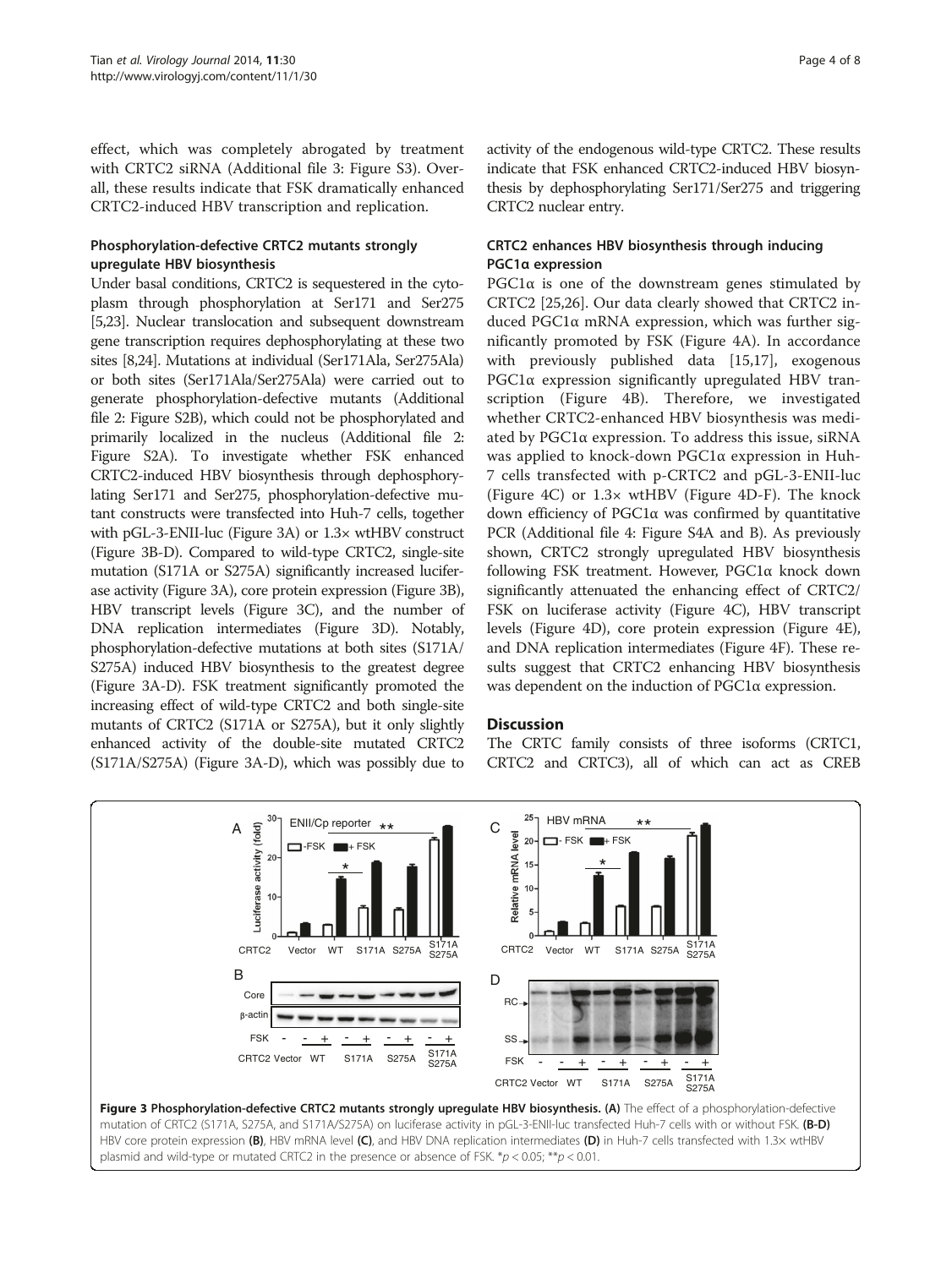<span id="page-4-0"></span>

coactivators and potentiate CREB-dependent transcription. CRTC1 and CRTC3 play important roles in energy balance [[22](#page-7-0)], whereas CRTC2 induces the gluconeogenic program and thus promotes glucose homeostasis during fasting in liver [\[5\]](#page-7-0). It has been shown that HBV biosynthesis can be regulated by signals involved in the gluconeogenic program. Thus, we were interested in investigating whether the hormonal and energy-sensing coactivator CRTC2 influenced HBV transcription and replication.

In response to FSK, CRTC2 is dephosphorylated and transported to the nucleus, which is a critical step in stimulating downstream gene expression, including that of PGC1α [\[5,27](#page-7-0)]. CRTC2 promotes PGC1α expression through its role as a coactivator of CREB [[8\]](#page-7-0). The CREB-CRTC pathway triggered by hormonal and nutrient signals has been extensively characterized, and the CREB-CRTC/PGC1α signal transduction pathway has been shown to mediate glucose homeostasis in the liver [[8,28,29\]](#page-7-0). In addition, the effect of the insulin signaling pathway on HBV pgRNA synthesis and viral replication has been proven to be PGC1α dependent [\[20\]](#page-7-0). Collectively, these observations have led to the suggestion that the regulation of HBV transcription and replication may utilize similar signal transduction pathways as those involved in the expression of key hepatic metabolic genes [[17,30-32](#page-7-0)].

Our results clearly demonstrated that HBV transcription and replication was regulated by CRTC2. Overexpression of exogenous CRTC2 increased HBV biosynthesis in Huh-7 cells, whereas its knock down had the opposite effect. Hepatic CRTC2 is regulated through phosphorylation at Ser171 and Ser275 by SIKs and members of the AMP-activated protein kinase (AMPK), such as MARK2 [\[22\]](#page-7-0). As a result, phosphorylated CRTC2 was sequestered in the cytoplasm through phosphorylation-dependent interactions with 14- 3-3 proteins [\[5,22](#page-7-0)]. FSK treatment significantly enhanced CRTC2-induced HBV transcription and replication, which was mediated by dephosphorylating CRTC2 and triggering its nuclear translocation. Interestingly, phosphorylationdefective mutants with single-site mutations (S171A or S275A) showed only mild enhancement compared to wildtype CRTC2, which was possibly due to the remaining phosphorylation site. FSK application further promoted the increasing effect of S171A or S275A. In accordance with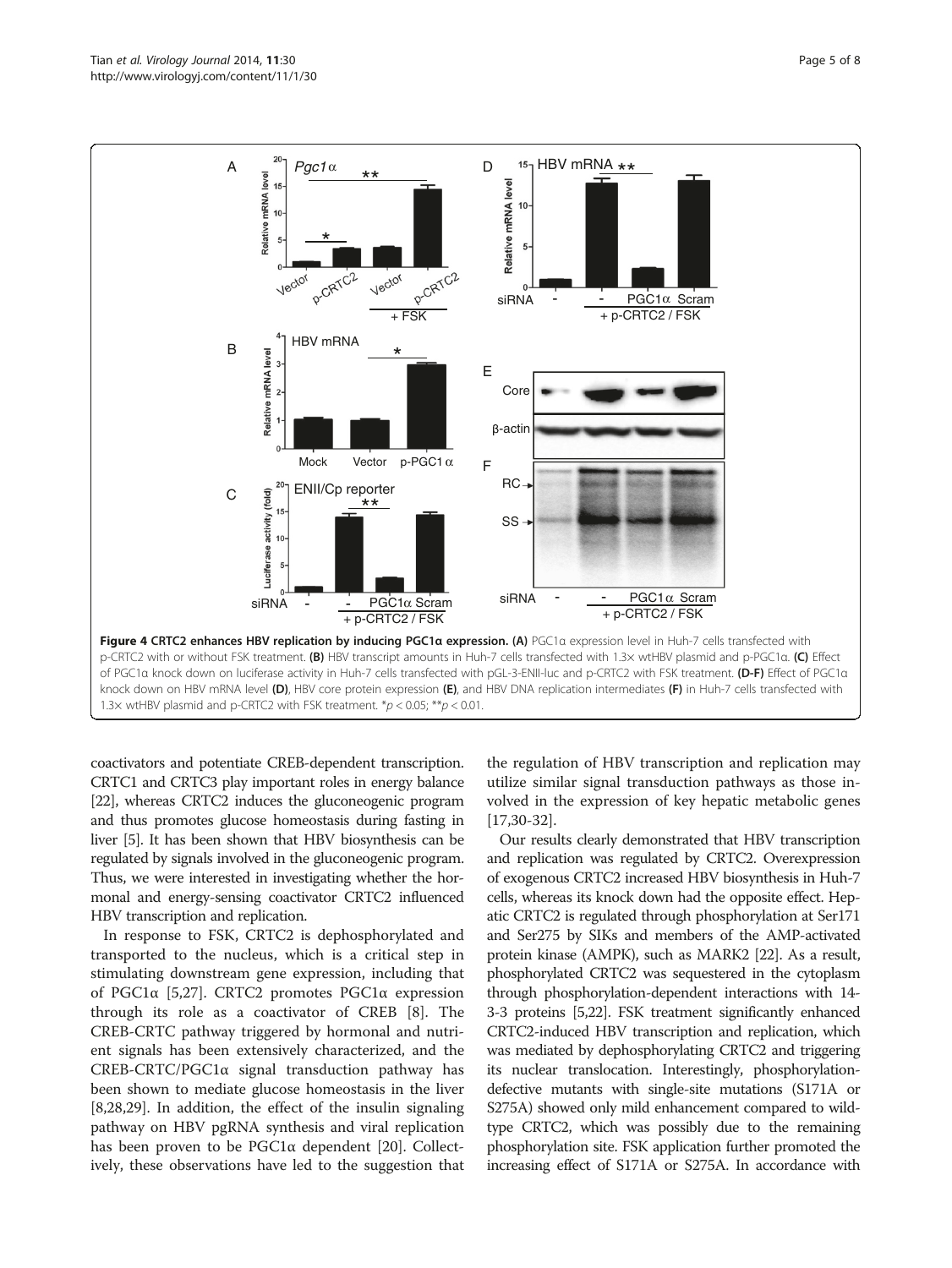the above-mentioned hypothesis, CRTC2 mutant S171A/ S275A with both two defective phosphorylation sites dramatically increased HBV transcription and replication, but FSK did not have a significant effect on S171A/S275A-induced activity. The slight increase of S171A/S275A-induced HBV biosynthesis following FSK treatment might be explained by the presence of endogenous wild-type CRTC2, which could still be affected by FSK. Most current anti-HBV drugs are nucleotide/nucleoside analogs, which are double-edged swords given the emergence of drug-resistant HBV mutants and potential disease flare-ups [[19](#page-7-0)]. Indeed, nucleotide/nucleoside analogs fail to eliminate the HBV cccDNA pool and usually require prolonged or life-long treatment [\[19\]](#page-7-0). Therefore, the ideal therapy should combine both virus-specific and host-directed treatments. Our results clearly showed that the glucose homeostasis regulator CRTC2 has the potential to modulate HBV transcription and replication in Huh-7 cells, suggesting that viral biosynthesis may be regulated by hepatic metabolic state. The observation that diabetic patients are more likely to suffer acute HBV infections than non-diabetic patients supports the contention that metabolic signaling through CRTC2 can influence the outcome of viral infection [\[33,34](#page-7-0)]. To mimic the physiological starving condition, glucose-free media was applied in our preliminary experiments, but transfected cells failed to survive under these conditions. For this reason, FSK, which was previously shown to simulate a starvation state, was applied to cells as an alternative approach [[18](#page-7-0)]. Under feeding conditions, CRTC2 is sequestered in the cytoplasm, and fasting or FSK treatment dephosphorylated CRTC2 and transported it to the nucleus [[22](#page-7-0)], where it enhanced HBV transcription and replication. Our work builds on the elaborate and exciting report published by Shaul's group, which clearly demonstrated that PGC1α regulates HBV transcription and replication in response to nutritional cues [[17\]](#page-7-0). Collectively, our data and published reports concerning HBV and nutrition conditions suggest that HBV patients should completely avoid food deprivation conditions. It has also been reported that malnutrition might be a key element responsible for HBV infection [\[2\]](#page-7-0). Thus, proper nutrition, including the digestion of complex carbohydrates to avoid hypoglycemia that results in increased glucagon levels, may be a critical component of novel anti-HBV therapeutic strategies. Concerning the dependency of HBV transcription and replication on momentary nutritional status, the optimal time to collect blood samples from patients for HBV copy number testing should be also taken into consideration.

Elucidating the regulatory role of the CRTC2/ PGC1 $α$  signaling pathway and the underlying mechanism will reveal important molecular processes involved in HBV biosynthesis and elucidate the relationship between metabolic signals and HBV replication during natural infection. Such knowledge could contribute to the development of novel therapeutic approaches.

#### **Conclusions**

In summary, our results demonstrate a novel up-regulatory role of CRTC2 on HBV biosynthesis. CRTC2 activated the enhancer II/Core promoter complex, increased core protein expression, and elevated HBV transcripts and DNA replication intermediates. This enhancing effect was dramatically promoted by CRTC2 dephosphorylation. Importantly, CRTC2 enhanced HBV transcription and replication by inducing PGC1α expression.

## Materials and methods

#### Plasmid constructs

The  $1.3\times$  wtHBV plasmid ( $1.3\times$  wtHBV) encoding 1.3 copies of the HBV genome (adw strain) was kindly provided by Dr. Yosef Shaul [\[6\]](#page-7-0). The pGL-3-ENII-luc construct expressing luciferase under the control of HBV ENII/core promoter complex (nt.1403–1803) was a gift from Dr. Jing-hsiung James Ou [\[35](#page-7-0)]. The p-CRTC2 plasmid was constructed by inserting wild-type human CRTC2  $cDNA$  into  $pCDNA3.1$   $FLAG + and$  the phosphorylationdefective CRTC2 mutants (S171A, S275A, and S171A/ S275A) were generated by site-directed mutagenesis based on the p-CRTC2 plasmid. pSuper vector [\[36\]](#page-7-0) containing the human H1 promoter was used as the backbone to generate siRNA expression plasmids against CRTC2 and PGC1α. The applied siRNA sequences were CRTC2 siRNA1 5′- gcc caa tgt taa cca gat t -3′, siRNA2 5′- cag cga gat cct cga aga atg-3′ and PGC1α siRNA 5′- ggt gga ttg aag tgg tgt a -3′ [\[17\]](#page-7-0).

#### Cell culture and transfection

The human hepatoma cell line Huh-7 were cultured in Dulbecco's modified Eagle's medium supplemented with 10% (vol/vol) fetal bovine serum, 100 U/ml penicillin and 100 μg/ml streptomycin (all from Gibco Life Technologies, USA) at 37°C under a 5%  $CO<sub>2</sub>$  atmosphere. Transfection was performed in 10 cm cell culture dishes containing  $1 \times 10^6$  Huh-7 cells by using Lipofectamine 2000 according to the manufacturer's instructions (Invitrogen, USA). The following constructs were applied for transfection: 1.3× wtHBV (3 μg), pGL-3-ENII-luc (3 μg), p-CRTC2 (9 μg), p-CRTC2 (S171A) (9 μg), p-CRTC2 (S275A) (9 μg), p-CRTC2 (S171A/S275A) (9 μg), CRTC2 siRNA (9 μg), and PGC1 $\alpha$  siRNA (9 μg). The same amount of vector lacking the corresponding insert was used as controls. When indicated, cells were treated with 10 μM FSK (Sigma, USA) 16 hours post-transfection.

#### Quantitative real-time PCR

HBV transcript and PGC1α expression analyses were performed as described previously [\[17](#page-7-0)]. Briefly, transfected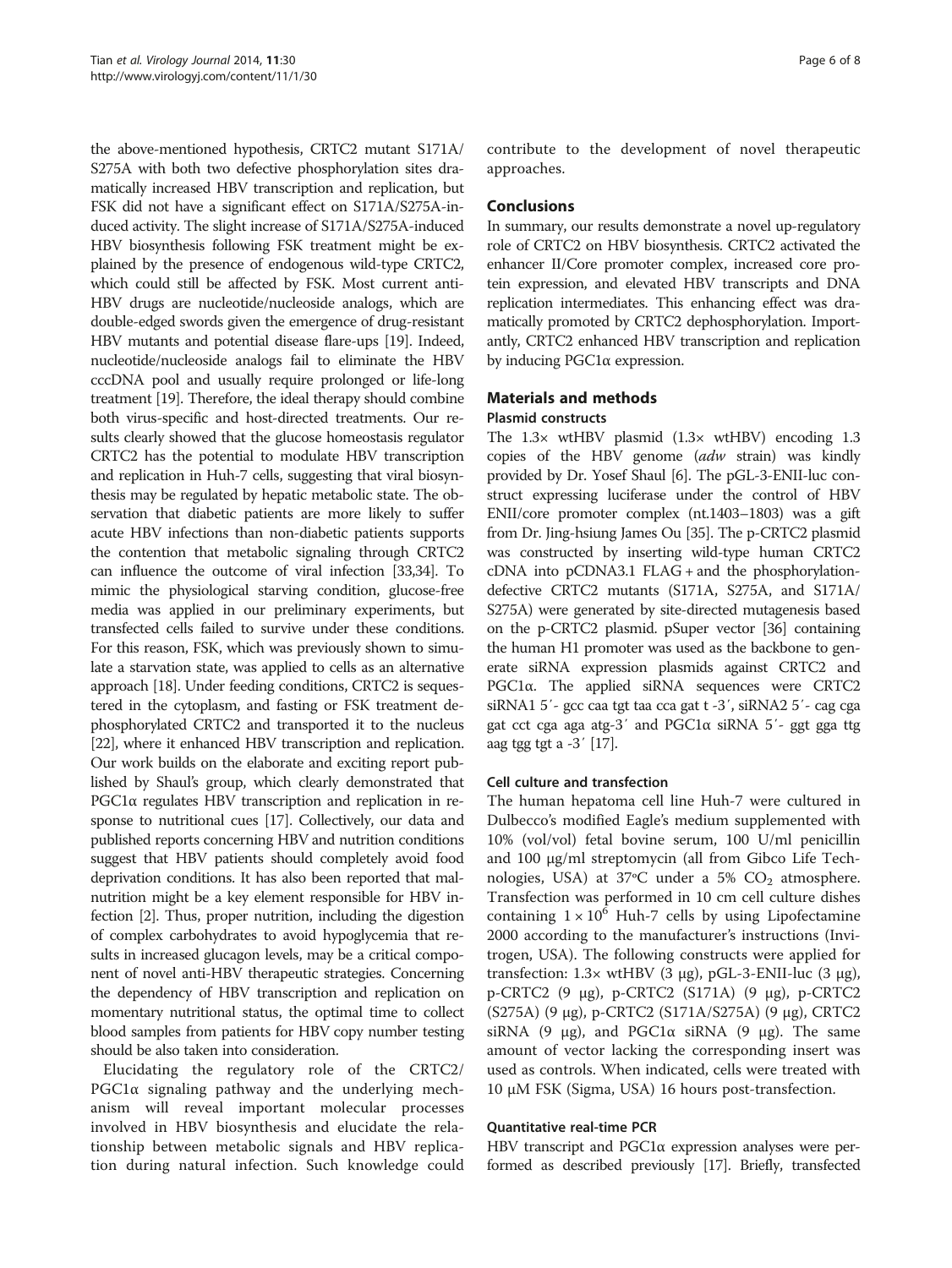<span id="page-6-0"></span>cells were homogenized in TRIzol (Invitrogen, USA) for total RNA isolation, and cDNA were synthesized using PremeScript RT reagent kit (Takara, Japan) following the manufacturer's instructions. Quantitative real-time PCR was performed using SYBR Green Realtime PCR Master Mix (Toyobo, Japan) in the Mx3000P qPCR System (Agilent Technologies, USA). The results were normalized to the housekeeping gene β-actin in all assays. The following primers were used: HBV, 5′- ctc agc tct gta tcg aga agc c -3′ (sense) and 5′- cag tga gag ggc cca caa att g -3′ (antisense); PGC1α, 5′- tcc tca cag aga cac tag aca g -3′ (sense) and 5′- ctg gtg cca gta aga gct tct -3′ (antisense); β-actin, 5′- acc gcg aga aga tga ccc ag -3′ (sense) and 5′- cca tct cgt tct cga agt cca -3′ (antisense).

## Southern blot analysis

Encapsidated HBV DNA was isolated using the method described by Guo [[37\]](#page-7-0). Briefly,  $1 \times 10^6$  transfected cells were collected 3 days post-transfection and lysed in 300 μl lysis buffer (50 mM Tris–HCl [pH 7.4], 1 mM EDTA, and 1% NP-40). After centrifugation, the supernatant was treated with DNase I (100 μg/ml) and RNase A (100 μg/ml) for 30 minutes at 37°C to remove the extra-capsid nuclear acid. HBV DNA in the intracellular core particles was isolated with phenol-chloroform (1:1) extraction and ethanol precipitation after being released by digesting capsid proteins with proteinase K in the presence of 1% sodium dodecyl sulfate (SDS) for 2 hours. Following electrophoresis in a 1.0% agarose gel, encapsidated HBV DNA was blotted onto a nylon membrane and hybridized with a  $32P$ -labeled HBV-specific probe. Signals were visualized using Cyclone Plus Storage Phosphor System (Perkin Elmer, USA).

## Western blot analysis

For protein analysis,  $1 \times 10^6$  transfected cells were lysed in 300 μl lysis buffer (50 mM Tris–HCl [pH 8.0], 150 mM NaCl, 0.1% SDS, 1% NP40, 0.5% deoxycholic acid, 0.5% sodium azide, and 100 μl/ml phenylmethanesulfonyl fluoride). The lysates of each sample were electrophoresed with 12% SDS-PAGE gel and blotted onto PVDF membranes (Immobilon P, Millipore, USA). The blotted membranes were then incubated with the indicated primary antibodies followed by the corresponding secondary horseradish peroxidase (HRP)-conjugated antibodies. Signals were visualized using a DAB Western Blot kit (Thermo Fisher Scientific, USA). The following antibodies were used, monoclonal rabbit anti-CRTC2 (Epitomics, USA), rabbit anti-phospho-CRTC2 (Ser171) (Bioss, Scotland), polyclonal rabbit anti-HBc (DAKO, Denmark), monoclonal mouse anti-FLAG (Invitrogen, USA), monoclonal mouse anti-β-actin (Interchim, France), and goat anti-mouse IgG and goat anti-rabbit IgG (Proteintech, USA).

#### Luciferase assay

Huh-7 cells were transfected with pGL-3-ENII-luc together with the indicated constructs. Luciferase activity was measured 48 hours post-transfection using the Luciferase Assay System (Promega, USA) according to the manufacturer's instructions. Results are shown as the activity fold increase of firefly luciferase against Renilla luciferase, which was used for transfection efficiency adjustments.

## Statistical analysis

All bar graphs are shown as the mean  $\pm$  standard error (SE) from at least three independent experiments, and results shown for Southern or western blotting are representative images selected from more than three independent experiments. Statistical differences were assessed with unpaired two-tailed Student's t-tests. Differences were considered to be statistically significant when  $p < 0.05$ .

## Additional files

[Additional file 1: Figure S1.](http://www.biomedcentral.com/content/supplementary/1743-422X-11-30-S1.pptx) (A) CRTC2 expression in Huh-7 cells 48 hours post p-CRTC2 or mock transfection. CRTC2 expression was analyzed by detecting FLAG-tag. (B) Knock down efficiency of CRTC2 siRNA on endogenous CRTC2 protein level.

[Additional file 2: Figure S2.](http://www.biomedcentral.com/content/supplementary/1743-422X-11-30-S2.pptx) (A) Effect of FSK or phosphorylationdefective mutations (S171A/S275A) on CRTC2 localization in Huh-7 cells 24 hours post-transfection. CRTC2 was detected by FLAG-tag. (B) The phosphorylation level of CRTC2 in Huh-7 cells transfected with wildtype or phosphorylation-defective mutant of CRTC2 (S171A) in the presence or absence of FSK.

[Additional file 3: Figure S3.](http://www.biomedcentral.com/content/supplementary/1743-422X-11-30-S3.pptx) CRTC2 siRNA attenuated the FSK enhancing effect on luciferase activity controlled by Enhancer II/Core promoter in Huh-7 cells. \*p < 0.05.

[Additional file 4: Figure S4.](http://www.biomedcentral.com/content/supplementary/1743-422X-11-30-S4.pptx) (A) Knock down efficiency of siRNA on endogenous PGC1α expression in Huh-7 cells. (B) Knock down efficiency of siRNA on CRTC2/FSK induced PGC1α expression in Huh-7 cells.  $*_{D}$  < 0.01

#### Abbreviations

HBV: Hepatitis B virus; CRTC2: Camp response element-binding protein (CREB)-regulated transcription coactivator 2; PGC1α: Peroxisome proliferatoractivated receptor-γ coactivator 1α; CREB: Camp response element-binding protein; FSK: Forskolin.

#### Competing interests

The authors declare that they have no competing interests. Additional files are available at Virology Journal's website.

#### Authors' contributions

XT performed the experiments. XT and KH designed the research. FZ, WS, XZ, ZC, and MZ provided experimental support. XT and FZ drafted the manuscript. All authors read and approved the final manuscript for submission.

#### Acknowledgments

We appreciate Dr. Yosef Shaul for kindly providing the 1.3x wtHBV plasmid, Dr. Jing-hsiung James Ou for the pGL-3-ENII-luc plasmid, and Dr. Dongyan Jin for the plasmid containing the complete coding region of human CRTC2. This work was supported by grants from the National Major Science and Technology Special Projects for Infectious Diseases of China (2012ZX10004503-008, 2012ZX10001006-002, and 2012ZX10002006-002).